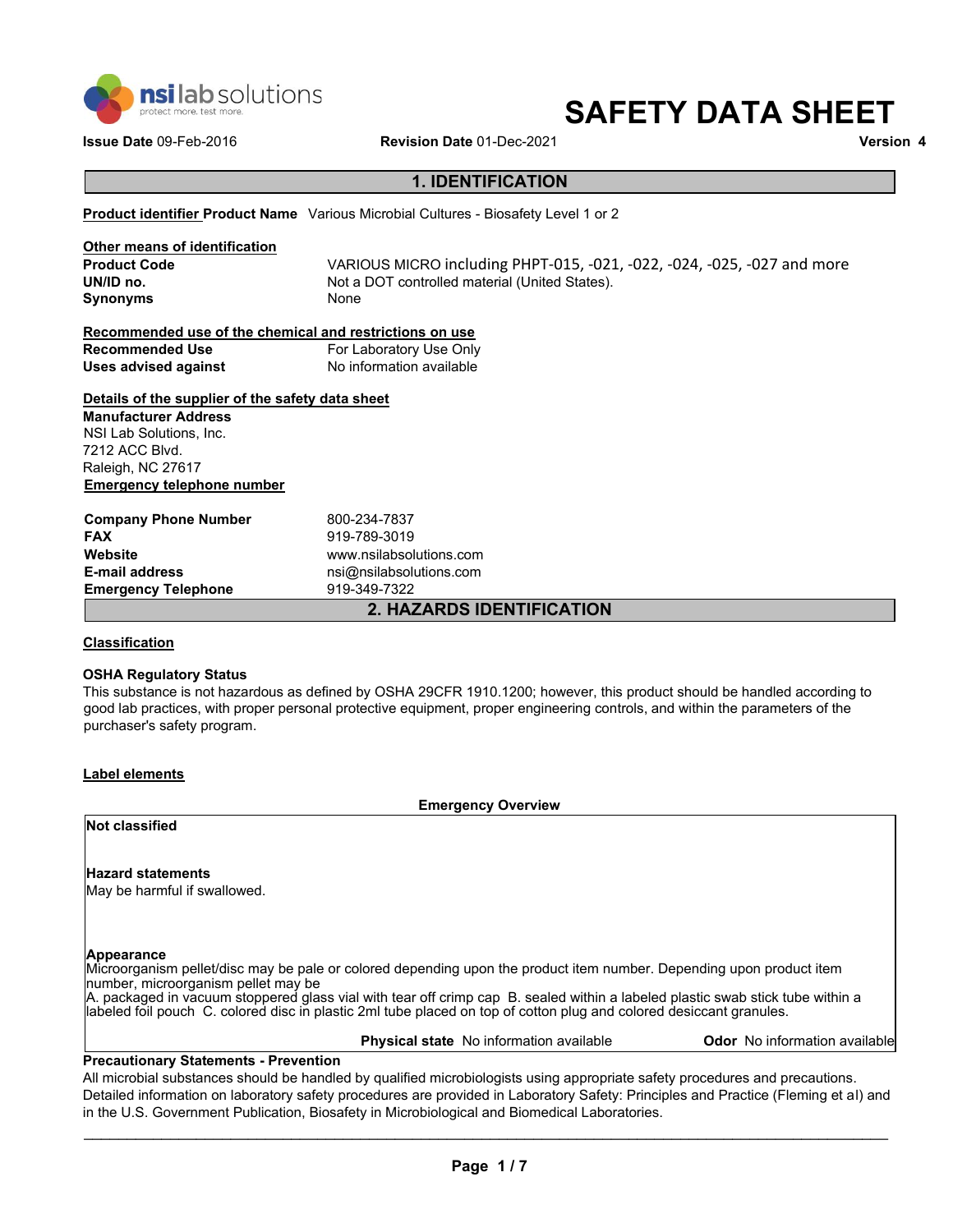# **Hazards not otherwise classified (HNOC)** Not

applicable

### **Other Information**

Not applicable

# **3. COMPOSITION/INFORMATION ON INGREDIENTS**

\_\_\_\_\_\_\_\_\_\_\_\_\_\_\_\_\_\_\_\_\_\_\_\_\_\_\_\_\_\_\_\_\_\_\_\_\_\_\_\_\_\_\_\_\_\_\_\_\_\_\_\_\_\_\_\_\_\_\_\_\_\_\_\_\_\_\_\_\_\_\_\_\_\_\_\_\_\_\_\_\_\_\_\_\_\_\_\_\_\_\_\_\_

#### **Substance**

This substance is not hazardous as defined by OSHA 29CFR 1910.1200; however, this product should be handled according to good lab practices, with proper personal protective equipment, proper engineering controls, and within the parameters of the purchaser's safety program.

### **Formula**

Refer to Certificate of Analysis for product details.

| <b>4. FIRST AID MEASURES</b>                                               |                                                                                                                         |  |
|----------------------------------------------------------------------------|-------------------------------------------------------------------------------------------------------------------------|--|
| <b>Description of first aid measures</b>                                   |                                                                                                                         |  |
| Eye contact                                                                | Rinse thoroughly with plenty of water for at least 15 minutes, lifting lower and upper<br>eyelids. Consult a physician. |  |
| <b>Skin contact</b>                                                        | Wash off immediately with soap and plenty of water while removing all contaminated<br>clothes and shoes.                |  |
| <b>Inhalation</b>                                                          | Remove to fresh air.                                                                                                    |  |
| Ingestion                                                                  | If swallowed, do not induce vomiting: seek medical advice immediately and show this<br>container or label.              |  |
| Most important symptoms and effects, both acute and delayed                |                                                                                                                         |  |
| <b>Symptoms</b>                                                            | No information available.                                                                                               |  |
| Indication of any immediate medical attention and special treatment needed |                                                                                                                         |  |
| Note to physicians                                                         | Treat symptomatically.                                                                                                  |  |

# **5. FIRE-FIGHTING MEASURES**

# **Suitable extinguishing media**

Use extinguishing measures that are appropriate to local circumstances and the surrounding environment.

**Unsuitable extinguishing media** No information available.

### **Specific hazards arising from the chemical**

Responders should take into consideration the biohazard risk associated with responding to a fire in the area where the material may be stored or handled.

### **Explosion data**

**Sensitivity to Mechanical Impact** None.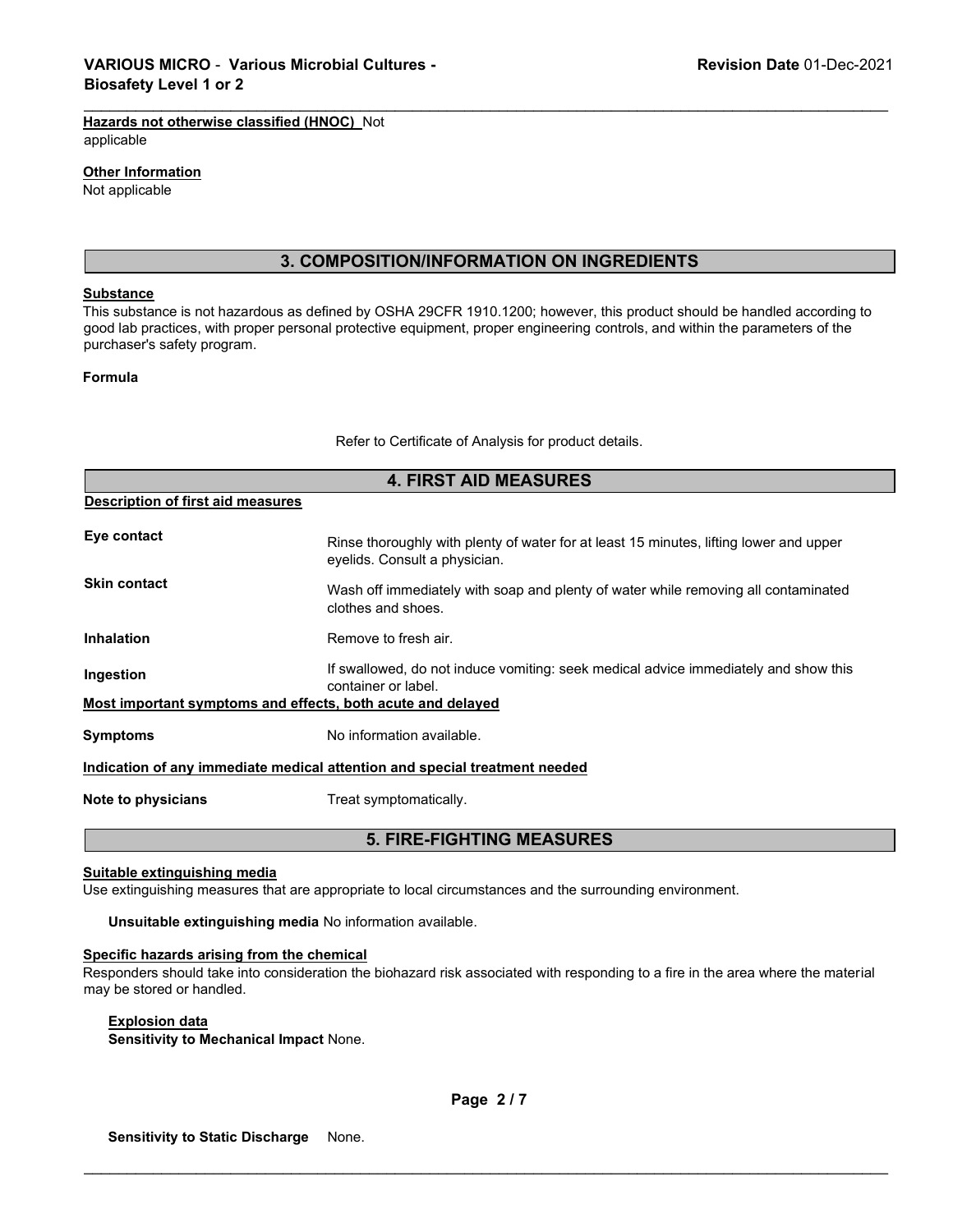### **Protective equipment and precautions for firefighters**

As in any fire, wear self-contained breathing apparatus pressure-demand, MSHA/NIOSH (approved or equivalent) and full protective gear.

\_\_\_\_\_\_\_\_\_\_\_\_\_\_\_\_\_\_\_\_\_\_\_\_\_\_\_\_\_\_\_\_\_\_\_\_\_\_\_\_\_\_\_\_\_\_\_\_\_\_\_\_\_\_\_\_\_\_\_\_\_\_\_\_\_\_\_\_\_\_\_\_\_\_\_\_\_\_\_\_\_\_\_\_\_\_\_\_\_\_\_\_\_

| <b>6. ACCIDENTAL RELEASE MEASURES</b>                                                     |                                                                                                                                                                                                                                                                                                                                                      |  |  |  |
|-------------------------------------------------------------------------------------------|------------------------------------------------------------------------------------------------------------------------------------------------------------------------------------------------------------------------------------------------------------------------------------------------------------------------------------------------------|--|--|--|
|                                                                                           | <b>Personal precautions, protective equipment and emergency procedures</b>                                                                                                                                                                                                                                                                           |  |  |  |
| <b>Personal precautions</b>                                                               | Wear protective gloves/protective clothing and eye/face protection. Do not get in eyes, on<br>skin, or on clothing.                                                                                                                                                                                                                                  |  |  |  |
| For emergency responders                                                                  | Responders should take into consideration the biohazard risk associated with responding<br>to a spill in the area where the material may be stored or handled.                                                                                                                                                                                       |  |  |  |
| <b>Environmental precautions</b>                                                          |                                                                                                                                                                                                                                                                                                                                                      |  |  |  |
| See Section 12 for additional Ecological Information.<br><b>Environmental precautions</b> |                                                                                                                                                                                                                                                                                                                                                      |  |  |  |
| Methods and material for containment and cleaning up                                      |                                                                                                                                                                                                                                                                                                                                                      |  |  |  |
| <b>Methods for containment</b>                                                            | Prevent further leakage or spillage if safe to do so.                                                                                                                                                                                                                                                                                                |  |  |  |
| Methods for cleaning up                                                                   | Allow aerosols to settle. Wearing protective clothing, gently cover spill with paper towel<br>and apply 1% sodium hypochlorite, starting at perimeter and working towards the center.<br>Allow sufficient contact time before clean up (30 minutes). The use of additional personal<br>protective equipment may be necessary for cleaning solutions. |  |  |  |
|                                                                                           | <b>7. HANDLING AND STORAGE</b>                                                                                                                                                                                                                                                                                                                       |  |  |  |
| <b>Precautions for safe handling</b>                                                      |                                                                                                                                                                                                                                                                                                                                                      |  |  |  |
|                                                                                           |                                                                                                                                                                                                                                                                                                                                                      |  |  |  |
| Advice on safe handling                                                                   | Handle and store according to instructions on product information sheet and label.                                                                                                                                                                                                                                                                   |  |  |  |
| Conditions for safe storage, including any incompatibilities                              |                                                                                                                                                                                                                                                                                                                                                      |  |  |  |
| <b>Storage Conditions</b>                                                                 | Keep in properly labeled containers.                                                                                                                                                                                                                                                                                                                 |  |  |  |
| Incompatible materials                                                                    | None known based on information supplied.                                                                                                                                                                                                                                                                                                            |  |  |  |
| 8. EXPOSURE CONTROLS/PERSONAL PROTECTION                                                  |                                                                                                                                                                                                                                                                                                                                                      |  |  |  |
| <b>Control parameters</b>                                                                 |                                                                                                                                                                                                                                                                                                                                                      |  |  |  |
| <b>Exposure Guidelines</b>                                                                | This product, as supplied, does not contain any hazardous materials with occupational exposure<br>limits established by the region specific regulatory bodies. Appropriate engineering controls                                                                                                                                                      |  |  |  |
| <b>Engineering Controls</b>                                                               | <b>Showers</b><br>Eyewash stations<br>Ventilation systems.                                                                                                                                                                                                                                                                                           |  |  |  |
|                                                                                           | Individual protection measures, such as personal protective equipment                                                                                                                                                                                                                                                                                |  |  |  |
| <b>Eye/face protection</b>                                                                | Wear safety glasses with side shields (or goggles).                                                                                                                                                                                                                                                                                                  |  |  |  |
| Skin and body protection                                                                  | Wear protective gloves and protective clothing.                                                                                                                                                                                                                                                                                                      |  |  |  |
| <b>Respiratory protection</b>                                                             | If exposure limits are exceeded or irritation is experienced, NIOSH/MSHA approved<br>respiratory protection should be worn. Positive-pressure supplied air respirators may<br>be<br>required for high airborne contaminant concentrations. Respiratory protection must be<br>provided in accordance with current local regulations.                  |  |  |  |
|                                                                                           |                                                                                                                                                                                                                                                                                                                                                      |  |  |  |
| <b>General Hygiene Considerations</b>                                                     | Handle in accordance with good industrial hygiene and safety practice.                                                                                                                                                                                                                                                                               |  |  |  |
| 9. PHYSICAL AND CHEMICAL PROPERTIES                                                       |                                                                                                                                                                                                                                                                                                                                                      |  |  |  |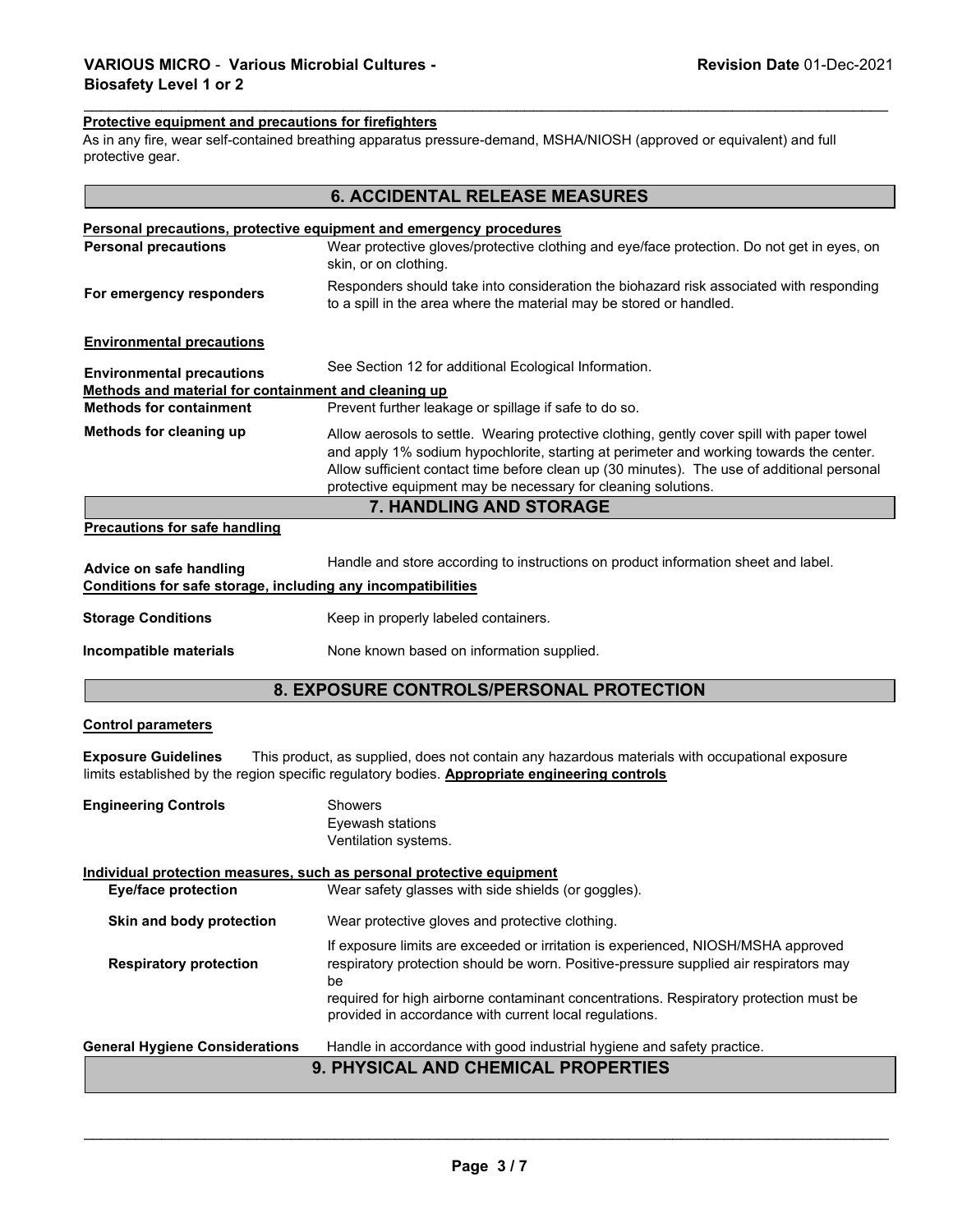| Information on basic physical and chemical properties |                                           |                  |                          |
|-------------------------------------------------------|-------------------------------------------|------------------|--------------------------|
| <b>Physical state</b>                                 | No information available                  |                  |                          |
| Appearance                                            | This microbial substance is packaged Odor |                  | No information available |
|                                                       |                                           |                  |                          |
|                                                       |                                           |                  |                          |
|                                                       |                                           |                  |                          |
|                                                       |                                           |                  |                          |
| Color                                                 | No information available                  | Odor threshold   | No information available |
| Property                                              | <b>Values</b>                             | Remarks . Method |                          |
| рH                                                    | No information available                  |                  |                          |
| Melting point / freezing point                        | No information available                  |                  |                          |
| Boiling point / boiling range                         | No information available                  |                  |                          |
| <b>Flash point</b>                                    | No information available                  |                  |                          |
| <b>Evaporation rate</b>                               | No information available                  |                  |                          |
| Flammability (solid, gas)                             | No information available                  |                  |                          |
| <b>Flammability Limit in Air</b>                      |                                           |                  |                          |
| <b>Upper flammability limit:</b>                      | No information available                  |                  |                          |
| Lower flammability limit:                             | No information available                  |                  |                          |
| Vapor pressure                                        | No information available                  |                  |                          |
| <b>Vapor density</b>                                  | No information available                  |                  |                          |
| <b>Relative density</b>                               | No information available                  |                  |                          |
| <b>Water solubility</b>                               | No information available                  |                  |                          |
| Solubility in other solvents                          | No information available                  |                  |                          |
| <b>Partition coefficient</b>                          | No information available                  |                  |                          |
| <b>Autoignition temperature</b>                       | No information available                  |                  |                          |
| <b>Decomposition temperature</b>                      | No information available                  |                  |                          |
| <b>Kinematic viscosity</b>                            | No information available                  |                  |                          |
| <b>Dynamic viscosity</b>                              | No information available                  |                  |                          |
| <b>Explosive properties</b>                           | No information available                  |                  |                          |
| <b>Oxidizing properties</b>                           | No information available                  |                  |                          |
| <b>Other Information</b>                              |                                           |                  |                          |
| <b>Softening point</b>                                | No information available                  |                  |                          |
| Molecular weight                                      | No information available                  |                  |                          |
|                                                       |                                           |                  |                          |
| VOC Content (%)                                       | No information available                  |                  |                          |
| <b>Density</b>                                        | No information available                  |                  |                          |
| <b>Bulk density</b>                                   | No information available                  |                  |                          |

\_\_\_\_\_\_\_\_\_\_\_\_\_\_\_\_\_\_\_\_\_\_\_\_\_\_\_\_\_\_\_\_\_\_\_\_\_\_\_\_\_\_\_\_\_\_\_\_\_\_\_\_\_\_\_\_\_\_\_\_\_\_\_\_\_\_\_\_\_\_\_\_\_\_\_\_\_\_\_\_\_\_\_\_\_\_\_\_\_\_\_\_\_

# **10. STABILITY AND REACTIVITY**

\_\_\_\_\_\_\_\_\_\_\_\_\_\_\_\_\_\_\_\_\_\_\_\_\_\_\_\_\_\_\_\_\_\_\_\_\_\_\_\_\_\_\_\_\_\_\_\_\_\_\_\_\_\_\_\_\_\_\_\_\_\_\_\_\_\_\_\_\_\_\_\_\_\_\_\_\_\_\_\_\_\_\_\_\_\_\_\_\_\_\_\_\_

**Reactivity** 

No data available

### **Chemical stability** Stable under recommended storage conditions. **Possibility of Hazardous Reactions** None under normal processing. **Conditions to avoid** Extremes of temperature and direct sunlight. **Incompatible materials**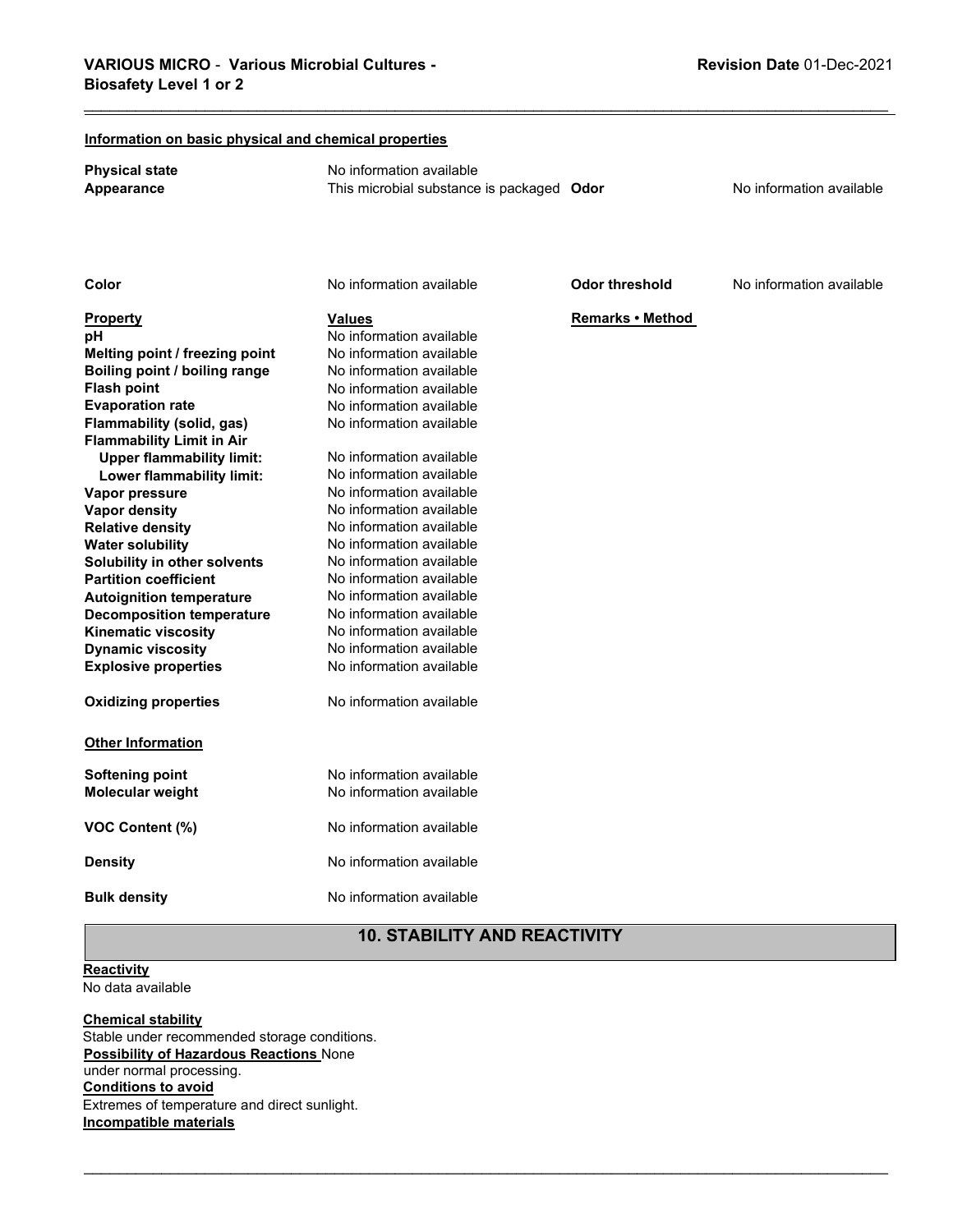\_\_\_\_\_\_\_\_\_\_\_\_\_\_\_\_\_\_\_\_\_\_\_\_\_\_\_\_\_\_\_\_\_\_\_\_\_\_\_\_\_\_\_\_\_\_\_\_\_\_\_\_\_\_\_\_\_\_\_\_\_\_\_\_\_\_\_\_\_\_\_\_\_\_\_\_\_\_\_\_\_\_\_\_\_\_\_\_\_\_\_\_\_ **Page 4 / 7**

None known based on information supplied.

# **Hazardous Decomposition Products**

None known based on information supplied.

# **11. TOXICOLOGICAL INFORMATION**

| Information on likely routes of exposure<br><b>Product Information</b> | No data available                                                                          |  |
|------------------------------------------------------------------------|--------------------------------------------------------------------------------------------|--|
|                                                                        |                                                                                            |  |
| <b>Inhalation</b>                                                      | No data available.                                                                         |  |
| Eye contact                                                            | No data available.                                                                         |  |
| <b>Skin contact</b>                                                    | No data available.                                                                         |  |
| Ingestion                                                              | May be harmful if swallowed.                                                               |  |
| Information on toxicological effects                                   |                                                                                            |  |
| <b>Symptoms</b>                                                        | No information available.                                                                  |  |
|                                                                        | Delayed and immediate effects as well as chronic effects from short and long-term exposure |  |
| <b>Sensitization</b>                                                   | No information available.                                                                  |  |
| Germ cell mutagenicity                                                 | No information available.                                                                  |  |
| Carcinogenicity                                                        | No information available.                                                                  |  |
| <b>Reproductive toxicity</b>                                           | No information available.                                                                  |  |
| <b>STOT - single exposure</b>                                          | No information available.                                                                  |  |
| <b>STOT - repeated exposure</b>                                        | No information available.                                                                  |  |
| <b>Aspiration hazard</b>                                               | No information available.                                                                  |  |
| Numerical measures of toxicity - Product Information                   |                                                                                            |  |
|                                                                        |                                                                                            |  |

# **12. ECOLOGICAL INFORMATION**

# **Ecotoxicity**

### **Persistence and degradability**

No information available.

#### **Bioaccumulation**

No information available.

### **Other adverse effects**

No information available

| <b>13. DISPOSAL CONSIDERATIONS</b> |                                                                                                                |  |
|------------------------------------|----------------------------------------------------------------------------------------------------------------|--|
| Waste treatment methods            |                                                                                                                |  |
| <b>Disposal of wastes</b>          | Disposal should be in accordance with applicable regional, national and local laws and<br>regulations.         |  |
| Contaminated packaging             | Decontaminate all wastes before disposal (steam sterilization, chemical disinfection,<br>and/or incineration). |  |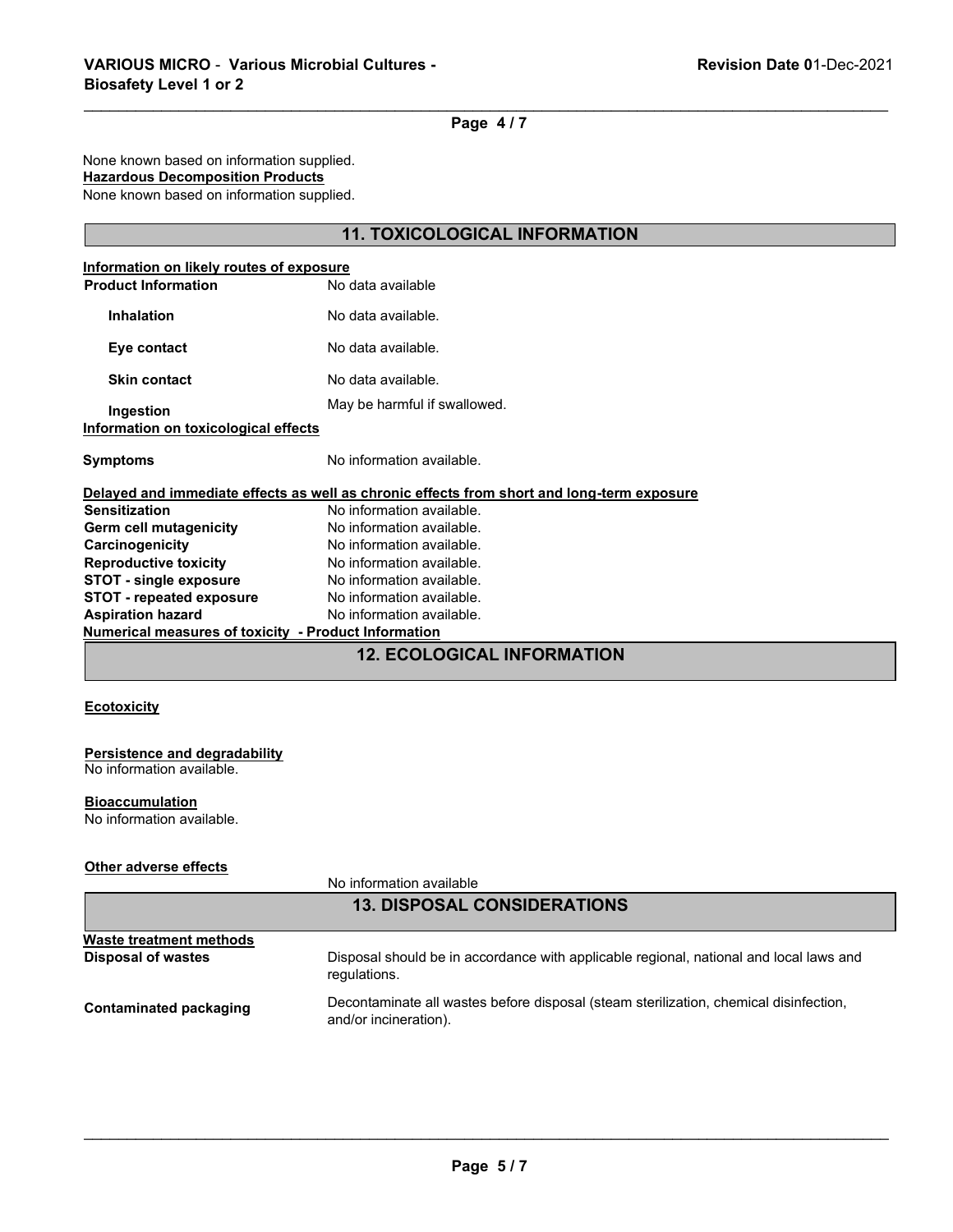# **14. TRANSPORT INFORMATION**

\_\_\_\_\_\_\_\_\_\_\_\_\_\_\_\_\_\_\_\_\_\_\_\_\_\_\_\_\_\_\_\_\_\_\_\_\_\_\_\_\_\_\_\_\_\_\_\_\_\_\_\_\_\_\_\_\_\_\_\_\_\_\_\_\_\_\_\_\_\_\_\_\_\_\_\_\_\_\_\_\_\_\_\_\_\_\_\_\_\_\_\_\_

### **DOT**

**UN/ID no. UN3373**

Not a DOT controlled material (United States).

| Not regulated |
|---------------|
| Not regulated |
| Not regulated |
| Not regulated |
| Not regulated |
|               |

# **15. REGULATORY INFORMATION**

| <b>International Inventories</b> |  |
|----------------------------------|--|
| <b>TSCA</b>                      |  |
| <b>DSL/NDSL</b>                  |  |
| <b>EINECS/ELINCS</b>             |  |
| <b>ENCS</b>                      |  |
| <b>IECSC</b>                     |  |
| <b>KECL</b>                      |  |
| <b>PICCS</b>                     |  |
| <b>AICS</b>                      |  |
|                                  |  |

### **Legend:**

**TSCA** - United States Toxic Substances Control Act Section 8(b) Inventory **DSL/NDSL** - Canadian Domestic Substances List/Non-Domestic Substances List **EINECS/ELINCS** - European Inventory of Existing Chemical Substances/European List of Notified Chemical Substances **ENCS** - Japan Existing and New Chemical Substances **IECSC** - China Inventory of Existing Chemical Substances **KECL** - Korean Existing and Evaluated Chemical Substances **PICCS** - Philippines Inventory of Chemicals and Chemical Substances **AICS** - Australian Inventory of Chemical Substances

# **US Federal Regulations**

### **SARA 313**

Section 313 of Title III of the Superfund Amendments and Reauthorization Act of 1986 (SARA). This product does not contain any chemicals which are subject to the reporting requirements of the Act and Title 40 of the Code of Federal Regulations, Part 372 **SARA 311/312 Hazard Categories** 

| <b>Acute health hazard</b>        | No |
|-----------------------------------|----|
| <b>Chronic Health Hazard</b>      | No |
| Fire hazard                       | No |
| Sudden release of pressure hazard | No |
| <b>Reactive Hazard</b>            | No |
| $18.101 - 0.181 - 0.81$           |    |

### **CWA (Clean Water Act)**

This product, as supplied, does not contain any substances regulated as pollutants pursuant to the Clean Water Act (40 CFR 122.21 and 40 CFR 122.42).